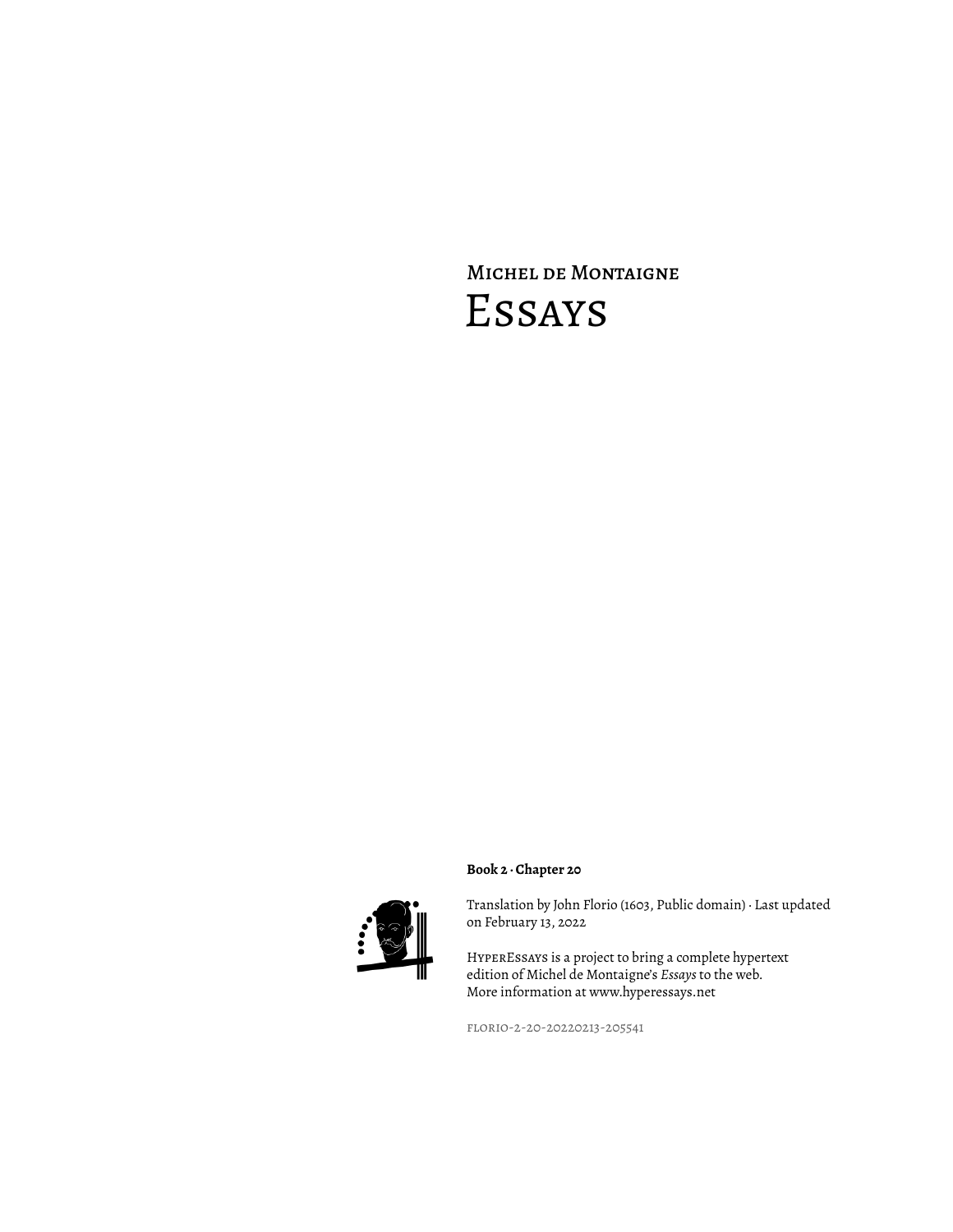# We taste nothing purely

The weakenes of our condition, causeth, that things in their naturall simplicitie and puritie cannot fall into our use. The elements we enjoy are altered: Metalls likewise, yea golde must be empared with some other stuffe to make it fit for our service. Nor vertue so simple, which *Ariston, Pyrrho,* and the Stoickes, made the end of their life, hath beene able to doe no good with<sup>1</sup> composition: Nor the Cirenaike sensualitie or Aristippian voluptuousnes. *Of the pleasures and goods we have, there is none exempted from some mixture of evil, and incommoditie.*

*medio de fonte leporum Surgit amari aliquid, quod in ipsis floribus angat.*

*From middle spring of sweetes some bitter springs, Which in the very flower smartly stings.*

Our exceeding voluptuousnes hath some aire of groning and wailing: Would you not say, it dieth with anguish? Yea when we forge it's image in hir excellencie, we decke it with Epithets, of sickish and dolorous qualities: languor, effeminacie, weaknesse, fainting and *Morbidezza,* a great testimony of their consanguinitie and consubstantialitie: Excessive joy hath more severitie, then jolitie: Extreame and full content, more settlednesse, then cheerefulnes. *Ipsa faelicitas, se nisi temperat, premit. Felicitie it selfe, unlesse it temper it selfe, distempers us.* Ease consumeth us. It is that, which on old Greeke verse saith, of such a sense. The Gods sell us all the goods they give us; that is to say, they give us not one pure and perfect, and that which we buy not with the price of some evill. Travell and pleasure, most unlike in nature, are notwithstanding followed together by a kinde of I wot not what naturall conjunction of *Socrates* saith, that some God attempted to huddle up together, and confound sorrow and voluptuousnesse: but being unable to effect it, he bethought himselfe to couple them together, at least by the taile. *Metrodorus* said, that in sadnesse there is some aloy of pleasure. I know not whether he meant any thing else, but I imagine, that for one to enure himselfe to melancholy, there is some kinde of purpose, of consent, and mutuall delight: I meane besides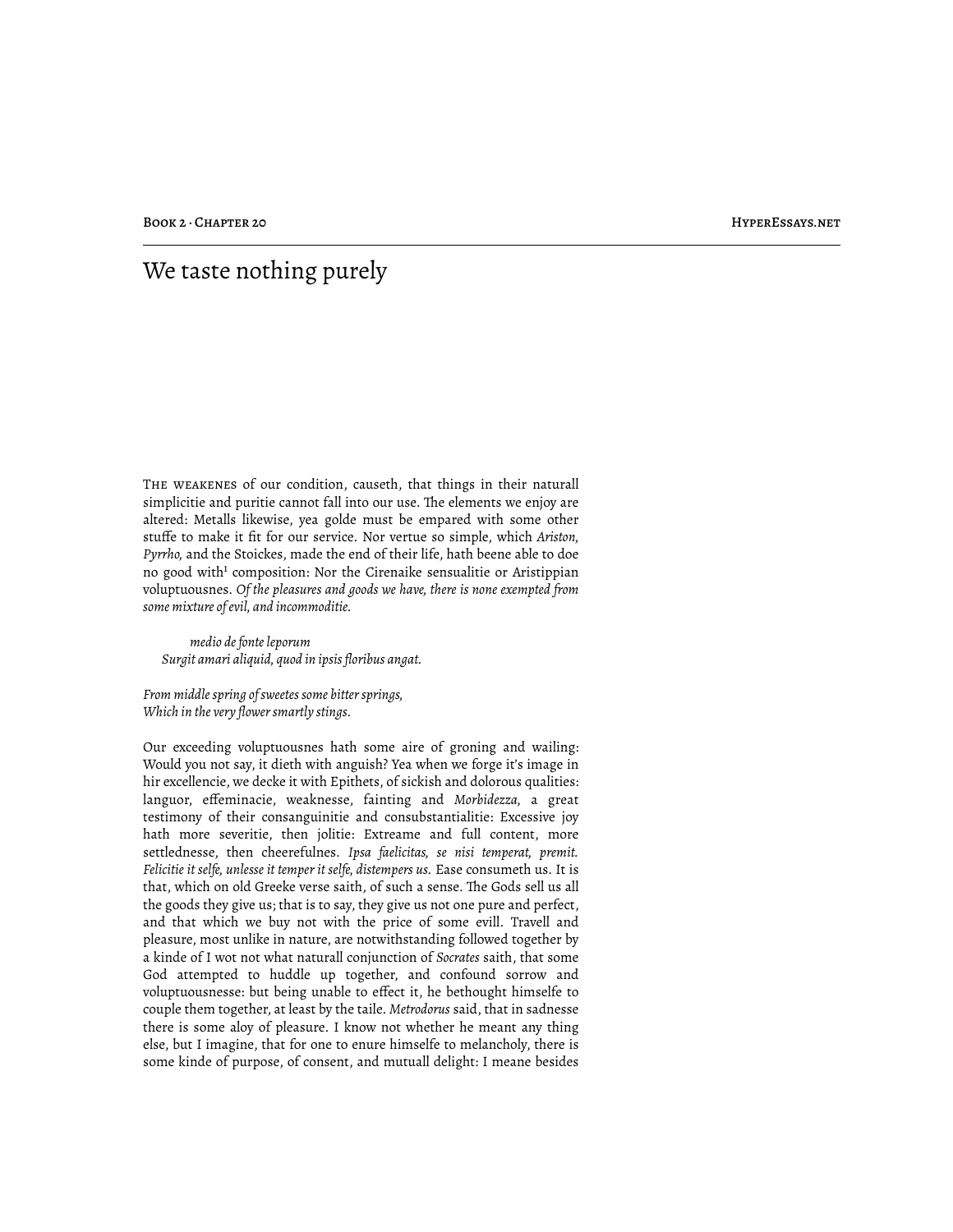#### MONTAIGNE, Feeave

ambition, which may also be joyned unto it. There is some shadow of delicacie, and quaintnesse, which smileth and fawneth upon us, even in the lappe of melancholy. Are there not some complexions, that of it make their nourishment?

### *est quædam flere uoluptas.*

*It is some pleasure yet, With teares our cheekes to wet.*

And one *Attalus* in *Seneca* saith, the remembrance of our last friends is as pleasing to us, as bitternesse in wine that is over old;

*Minister ueteris puer falerni Ingere mi calices amariores:*

*Sir boy, my servitor of good old wine, Bring me my cup thereof bitter, but fine.*

and as of sweetely-sowre apples. Nature discovereth this confusion unto us: Painters are of opinion, that *the motions and wrinkles in the face, which serve to weepe, serve also to laugh.* Verely, before one or other be determined to expresse which; behold the pictures successe, you are in doubt toward which one enclineth. And the extreamitie of laughing entermingles it selfe with teares. *Nullum sine auctoramento malum est*. *There is no evill without some obligation.* When I imagine man fraughted with al the commodities may be wished; let us suppose, al his severall members were for ever possessed with a pleasure like unto that of generation, even in the highest point that may be: I finde him to sinke under the burthen of his ease, and perceive him altogether unable to beare so pure, so constant, and so universall a sensualitie. Truely he flies when he is even upon the nicke, and naturally hastneth to escape it, as from a step, whereon he cannot stay or containe himselfe, and feareth to sinke into it. When I religiously confesse my selfe unto my selfe, I finde, the best good I have, hath some vicious tainte. And I feare that *Plato* in his purest vertue (I that am as sincere and loyall an esteemer thereof, and of the vertues of such a stampe, as any other can possibly be) if he had neerely listned unto it (and sure he listned very neere) hee would therein have heard some harsh tune, of humane mixture, but an obscure tune, and onely sensible unto himselfe. *Man all in all, is but a botching and party-coloured worke. "e very Lawes of Justice, can not subsist without seme commixture of Unjustice: And Plato saieth, They undertake to cutte off* Hidraes *heades, that pretend to remoove all incommodities and inconveniences from the Lawes. Omne magnum exemplum habet aliquid ex iniquo, quod contra singulos utilitate publica rependitur. Every great example hath some touch of injustice, which is requited by the common good against particulars,* saith *Tacitus.* It is likewise true, that for the use of life and service of publike societie, there may be excesse in the puritie and perspicuitie of our spirites. This piercing brightnesse hath overmuch subtilitie and curiositie. They should be made heavy and dull, to make them the more obedient to example and practise; and they must be thickned and obscured, to proportion them to this shadie and terrestriall life. Therefore are vulgar and lesse-wiredrawnewits found to be more fitte and happy in the conduct of affaires.